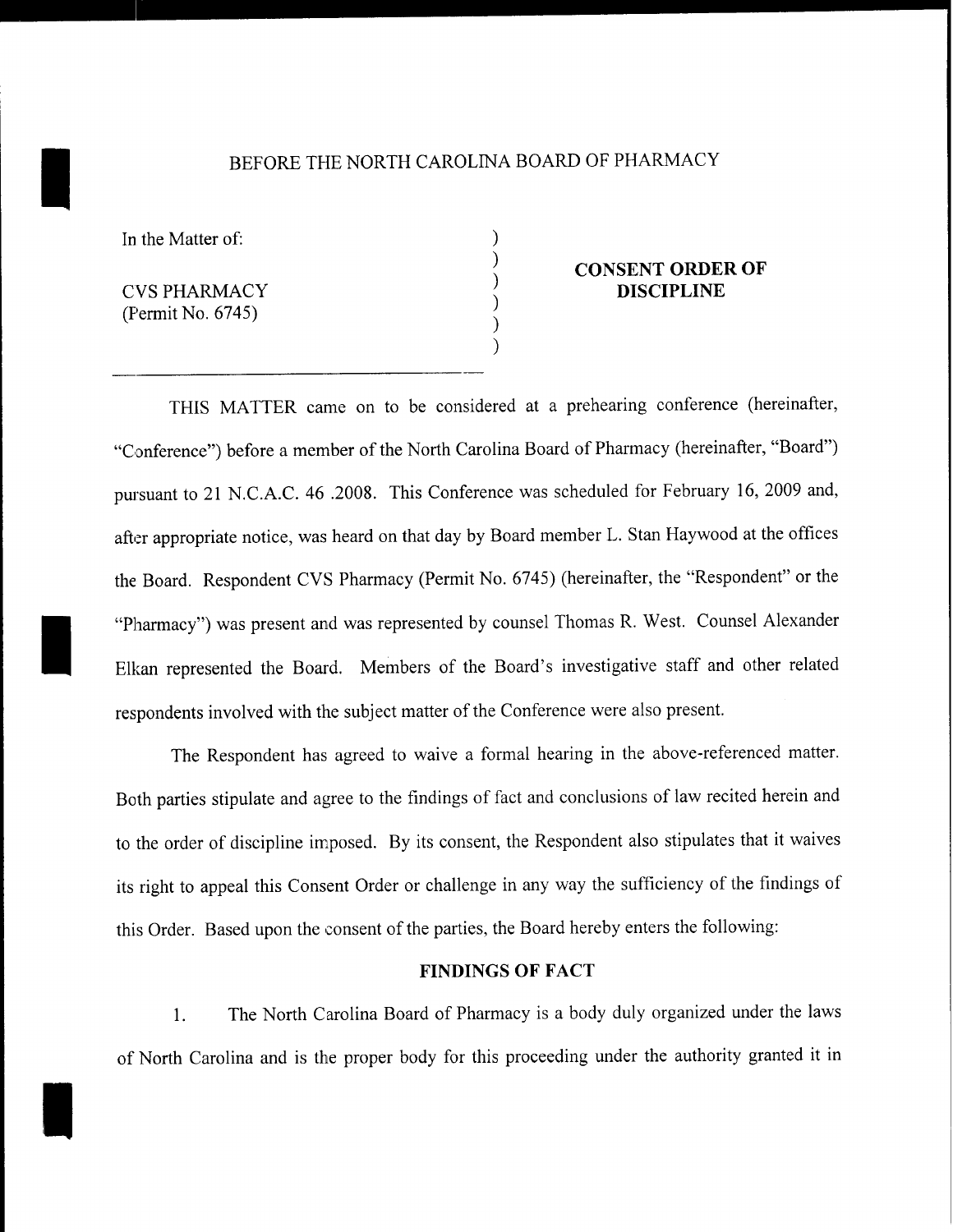Chapter 90 of the General Statutes of North Carolina, and the rules and regulations promulgated thereunder.

I

I

I

2. The Respondent is, and was at all relevant times referred to herein, located at 215 Williamsboro Street, Oxford, North Carolina, and the holder of Pharmacy Permit No. 6745. The Pharmacy and its employees are and were at all relevant times referred to herein subject to the rules and regulations of the North Carolina Board of Pharmacy and the laws of the State of North Carolina.

3. On or about January 4, 2006, the Pharmacy, under the supervision of William Roberson, RPh. (License Ko. 7379) as pharmacist manager, allowed pharmacists to supervise more technicians than permitted by the Pharmacy Practice Act.

4. The Board finds that discipline is warranted due to the nature of the conduct described.

#### **CONCLUSIONS OF LAW**

1. All parties are properly before the Board, and the Board has jurisdiction over Respondent and the subject matter of this proceeding.

2. The Pharmacy's conduct, as set out in the findings of fact above, constitutes grounds for discipline pursuant to N.C. Gen. Stat. § 90-85.38(b) because the Pharmacy's acts were in violation of N.C. Gen. Stat. § 90-85.15A(c).

### **CONSENT ORDER OF DISCIPLINE**

Based upon the foregoing Findings of Fact and Conclusions of Law, Respondent CVS Pharmacy, Permit No. 6745, is hereby formally REPRIMANDED by the Board.

2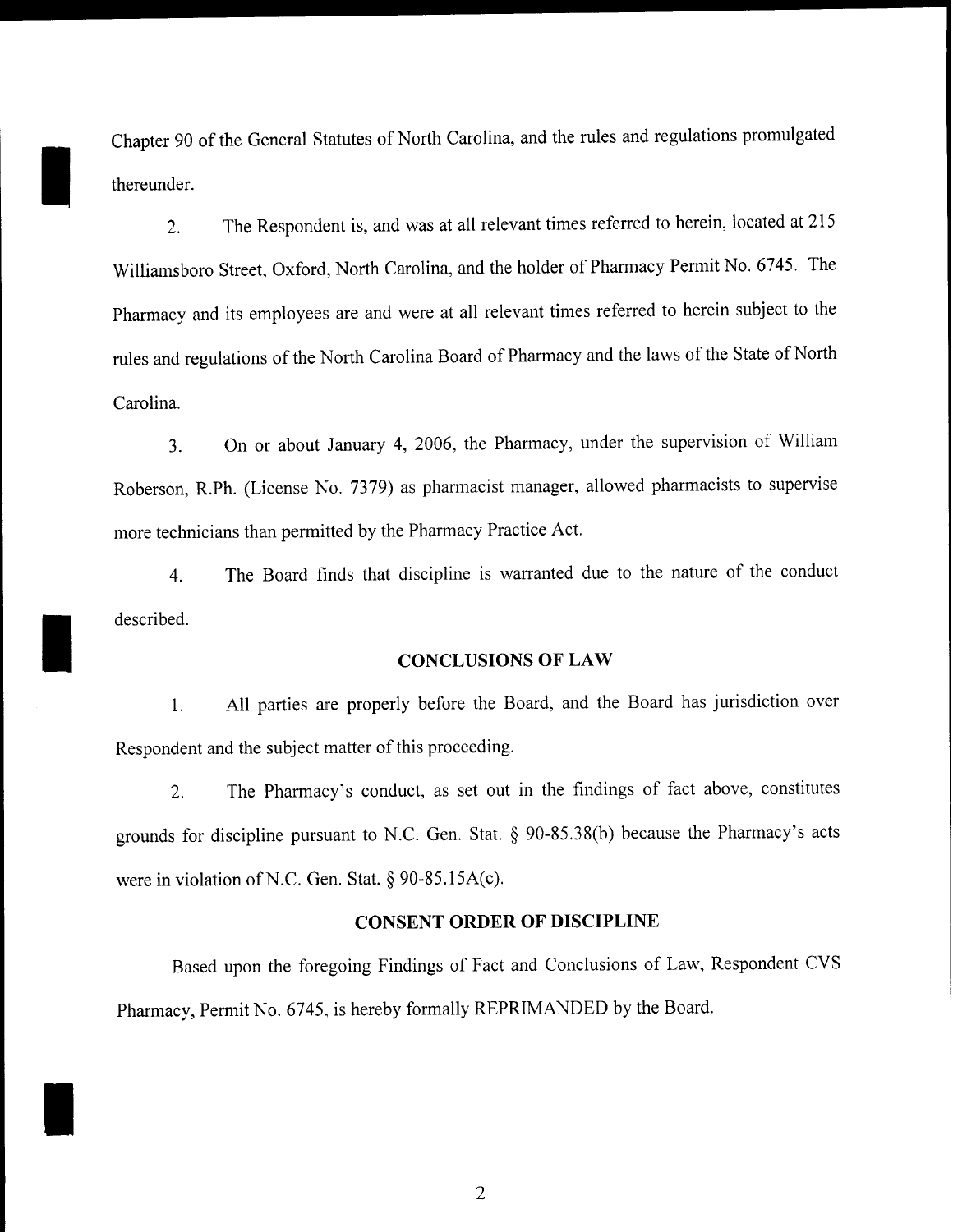This the  $17^m$  day of  $M$  and  $\sim$ , 2009.

NORTH CAROLINA BOARD OF PHARMACY

 $\mathcal{U}_1$  $By:$ Jack W. Campbell, IV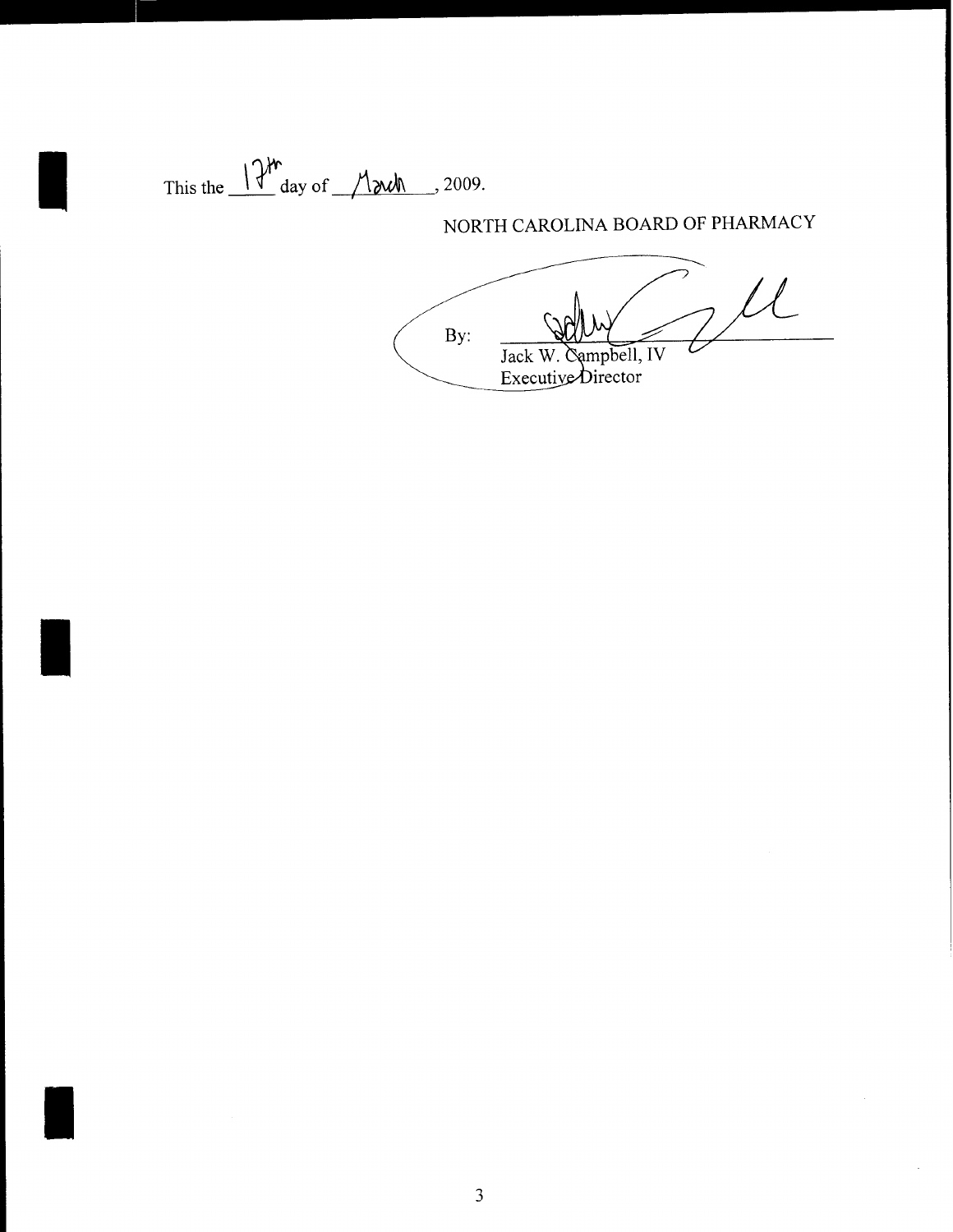CVS Pharmacy, the holder of permit number 6745, has full knowledge that it has the right to a formal hearing, at which it would have the right to be represented at its expense by counsel, in this matter. The undersigned freely, knowingly and voluntarily waives such right by entering into this Consent Order. The undersigned understands and agrees that by entering into this Consent Order, it certifies that it has read the foregoing Consent Order and that it voluntarily consents to the terms and conditions set forth therein and relinquishes any right to judicial review of Board actions which may be taken concerning this matter. The undersigned further understands that should it violate the terms and conditions of this Consent Order, the Board may take additional disciplinary action. The undersigned understands and agrees that this Consent Order will not become effective unless and until approved by the Board.

The undersigned understands that it has the right to have counsel of its choice review and advise it with respect to its rights and this Consent Order, and represents that it enters this Consent Order after consultation with its counsel or after knowingly and voluntarily choosing not to consult with counsel. The undersigned certifies that its agent executing this Consent Order is duly authorized to accept the Consent Order on behalf of the permit holder and to bind the permit holder.

ACCEPTED AND CONSENTED TO BY:

CVS PHARMACY (Permit No. 6745) CVS PHARMACY (Permit No. 6745)<br>Carà 7 ly Nyell<br>Carà 7 ly Nyell By: *Erica*. Heming Untreld Pharm. D Title: *Yhaxmacist* in *Change* 

NORTH CAROLINA

I

I

I

0e6/l *t* J*e..--* COUNTY

I, the undersigned Notary Public of the County and State aforesaid, do hereby certify that the following person(s) personally appeared before me this day, and each acknowledged the due execution of the foregoing document:  $\mathbf{r} \cdot \mathbf{i}$  ca. Fleming  $\omega$  infield

Date: 3/13/09



Notary Public ]";NAfu~ ~. c.Skl-e..-= \\\\111111/ *0*  $\sum_{1}^{1} \sum_{0}^{1} \sum_{0}^{1} \sum_{0}^{1} \sum_{i=1}^{1} \sum_{j=1}^{j} \sum_{j=1}^{j} \sum_{j=1}^{j} \sum_{j=1}^{j} \sum_{j=1}^{j} \sum_{j=1}^{j} \sum_{j=1}^{j} \sum_{j=1}^{j} \sum_{j=1}^{j} \sum_{j=1}^{j} \sum_{j=1}^{j} \sum_{j=1}^{j} \sum_{j=1}^{j} \sum_{j=1}^{j} \sum_{j=1}^{j} \sum_{j=1}^{j} \sum_{j=1}^{j} \sum_{j=1}^{$  $\sum_{i=1}^{\infty}$   $\sum_{i=1}^{\infty}$   $\sum_{i=1}^{\infty}$  My commission expires:  $\sum_{i=1}^{\infty}$  $\mathcal{T}$  $/$ 09 $/$ 20 $/$